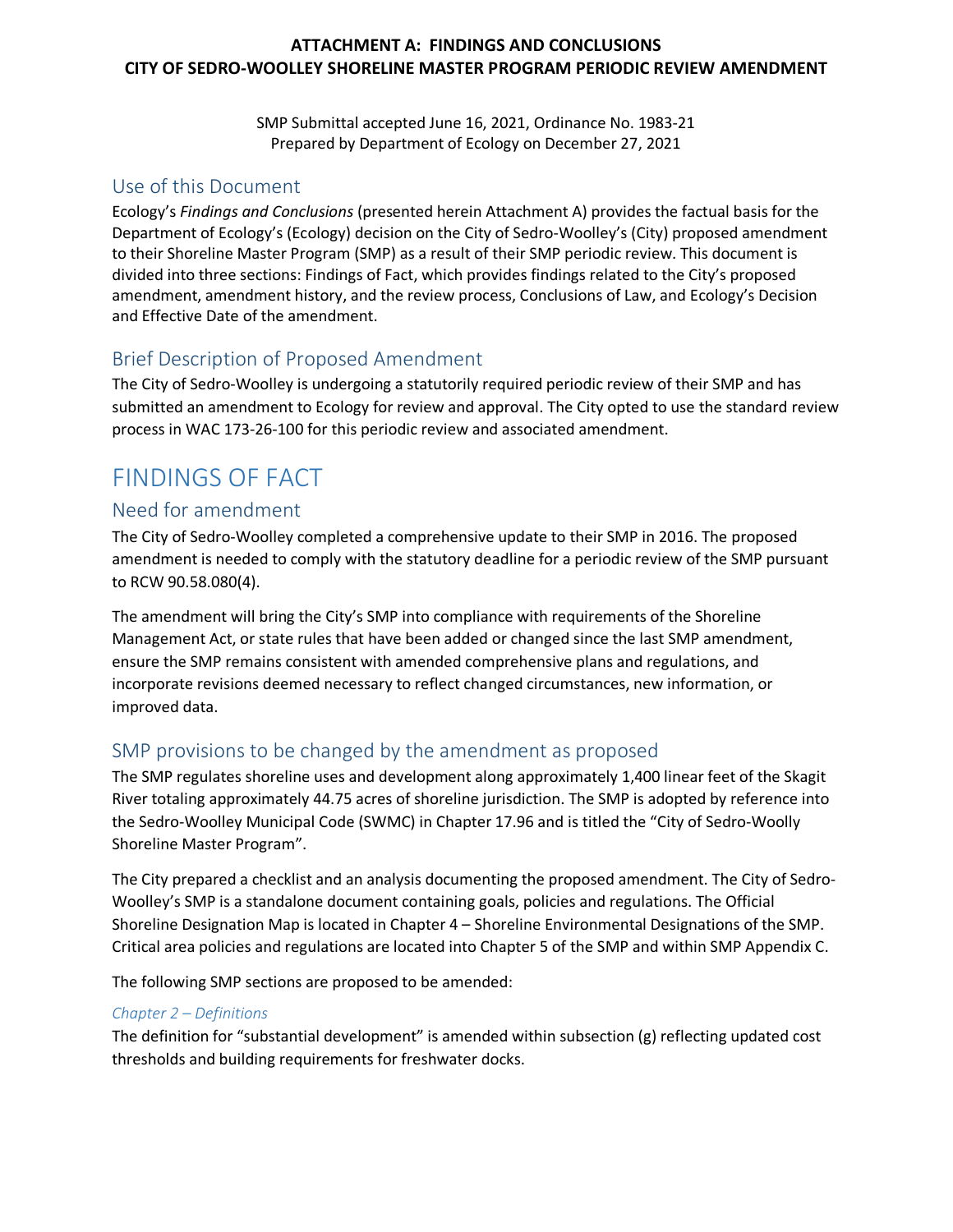Attachment A: Findings and Conclusions Sedro-Woolley SMP Periodic Review Amendment

#### *Chapter 6 - Administrative Provisions*

(B)(1)(a)(i)The City amended the cost threshold for substantial developments listed under Shoreline Substantial Development Permits to reflect the new inflation adjusted amount of \$7,046, previously \$6,416. (B)(2) Additionally, an amendment to the "effective date of Substantial Development Permit" replaced the date of "receipt" with date of "filing."

#### *Appendix C - Shoreline Critical Areas Regulations*

A wetland buffer table and a wetland impacts table were added to this section of the SMP along with additional clarification guiding implementation of these critical areas regulations within shoreline jurisdiction.

## Amendment History, Review Process

### *Local SMP Amendment Process*

The City prepared a public participation program in accordance with WAC 173-26-090(3)(a) to inform, involve and encourage participation of interested persons and private entities, tribes, and applicable agencies having interests and responsibilities relating to shorelines. An important element of the public participation plan is the City's SMP Periodic Review project [website](https://www.ci.sedro-woolley.wa.us/departments/planning/shoreline_master_plan.php)<sup>[1](#page-1-0)</sup>.

The City used Ecology's Periodic Review checklist of legislative and rule amendments to review amendments to chapter 90.58 RCW and department guidelines, that have occurred since the master program was comprehensively updated, and determine if local amendments were needed to maintain compliance in accordance with WAC 173-26-090(3)(b)(i). The City also reviewed changes to the comprehensive plan and development regulations to determine if the shoreline master program policies and regulations remain consistent with them in accordance with WAC 173-26-090(3)(b)(ii). The City considered whether to incorporate any amendments needed to reflect changed circumstances, new information or improved data in accordance with WAC 173-26-090(3)(b)(iii).

Due to the COVID-19 pandemic, the City's public meetings were held by teleconference. The Planning Commission had meetings addressing this topic, beginning January 19, 2021 and continuing through March 16, 2021. A public hearing was held February 16, 2021 and a second on March 16, 2021. Notice of the hearing was published in the Skagit Valley Herald on February 2, 2021 and March 2, 2021.

The record indicates the City completed a SEPA checklist and issued a Determination of Non-Significance (DNS) on March 31, 2021 for the proposed SMP amendment, with no appeals filed prior to the close of the appeal period on April 14, 2021. Ecology did not comment on the DNS. The City provided a *Notice of Intent* to adopt to the WA State Department of Commerce on March 11, 2021. The 60-day notice period ended on May 10, 2021.

With passage of Ordinance No. 1983-21 on June 2, 2021, the City authorized staff to forward the proposed amendment to Ecology for formal review.

#### *Ecology SMP Amendment Review and Approval Process*

As part of this SMP period review, the City chose to utilize the standard review process set forth in WAC 173-26-100. After the City completed the SMP periodic review process and locally adopted the

 $\overline{\phantom{a}}$ 

<span id="page-1-0"></span>**<sup>1</sup> [https://www.ci.sedro-woolley.wa.us/departments/planning/shoreline\\_master\\_plan.php](https://www.ci.sedro-woolley.wa.us/departments/planning/shoreline_master_plan.php)**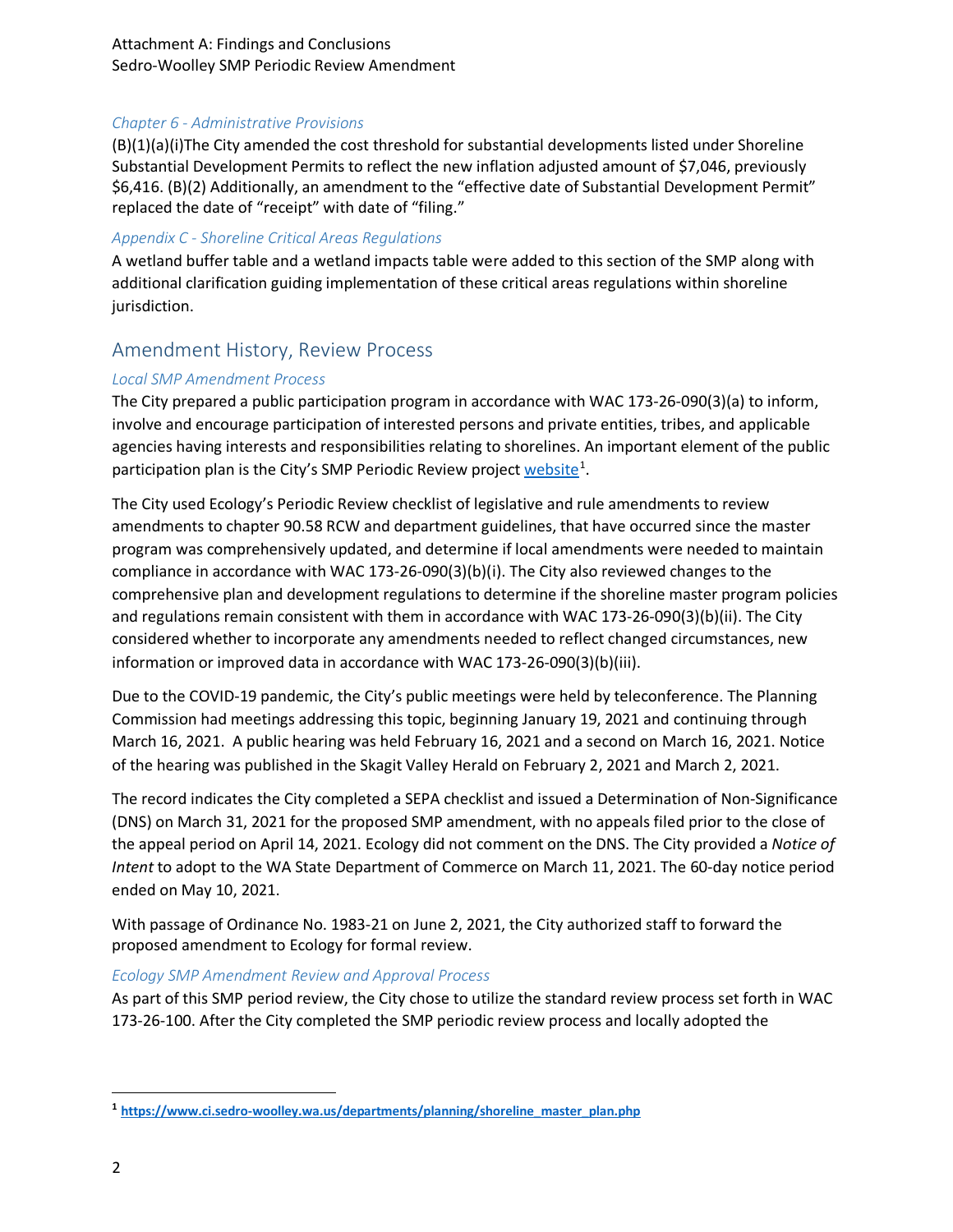associated SMP amendment, the City submitted the amendment and its adoption record to Ecology for final agency approval as outlined in WAC 173-26-110.

The proposed SMP amendment was received by Ecology for state review on May 28, 2021. Additional information was provided on June 14, 2021 and the amendment package was verified as complete on June 16, 2021*.*

When the local government opts to use the standard process of WAC 173-26-100, Ecology must follow the procedures of WAC 173-26-120(2) to provide reasonable notice and opportunity for written comment. Notice of the state comment period was distributed via email to state and local interested parties identified by the City on July 13, 2021, in compliance with the requirements of WAC 173-26-120. Ecology sent invitations to comment and consult Government to Government, as necessary, to local tribal governments including, the Samish Indian Nation, Sauk-Suiattle Indian Tribe, Swinomish Indian Tribe, and the Upper Skagit Indian Tribe. The state comment period began on July 26, 2021 and continued through August 26, 2021.

Notice of the comment period, including a description of the proposed amendments and the authority under which the action is proposed along with the manner in which interested persons may obtain copies and present their views was provided on Ecology's [website](https://ecology.wa.gov/Water-Shorelines/Shoreline-coastal-management/Shoreline-coastal-planning/State-approved-Shoreline-Master-Programs/Sedro-Woolley)<sup>[2](#page-2-0)</sup> and as part of the written notice.

No comments were submitted to Ecology on the City's SMP periodic review and proposed amendment during this state comment period.

Consistent with WAC 173-26-120(3)(a)(iii) the *State process for approving/amending shoreline master programs*, Ecology must either approve the proposal as submitted, recommend specific changes necessary to make the proposal consistent with the SMA or guidelines (WAC 173-26), or deny the proposal if no alternation of the proposal appear likely to be consistent with the SMA.

# Consistency Review

## *Consistency with Chapter 90.58 RCW*

The proposed amendment has been reviewed for consistency with the policy of RCW 90.58.020 and the approval criteria of RCW 90.58.090(3), (4) and (5). The City has also provided evidence of its compliance with SMA procedural requirements for amending their SMP contained in RCW 90.58.090(1) and (2).

## *Consistency with applicable guidelines (Chapter 173-26 WAC, Part III)*

The proposed amendment has been reviewed for compliance with the requirements of the applicable Shoreline Master Program Guidelines (WAC 173-26-171 through 251 and 173-26-020 definitions). This included review of a SMP Periodic Review Checklist, which was completed by the City.

### *Consistency with SEPA Requirements*

The City submitted evidence of SEPA compliance in the form of a SEPA checklist and issued a Determination of Non-Significance (DNS) March 31, 2021 for the proposed SMP amendments.

<span id="page-2-0"></span> <sup>2</sup> https://ecology.wa.gov/Water-Shorelines/Shoreline-coastal-management/Shoreline-coastal-planning/State-approved-Shoreline-Master-Programs/Sedro-Woolley